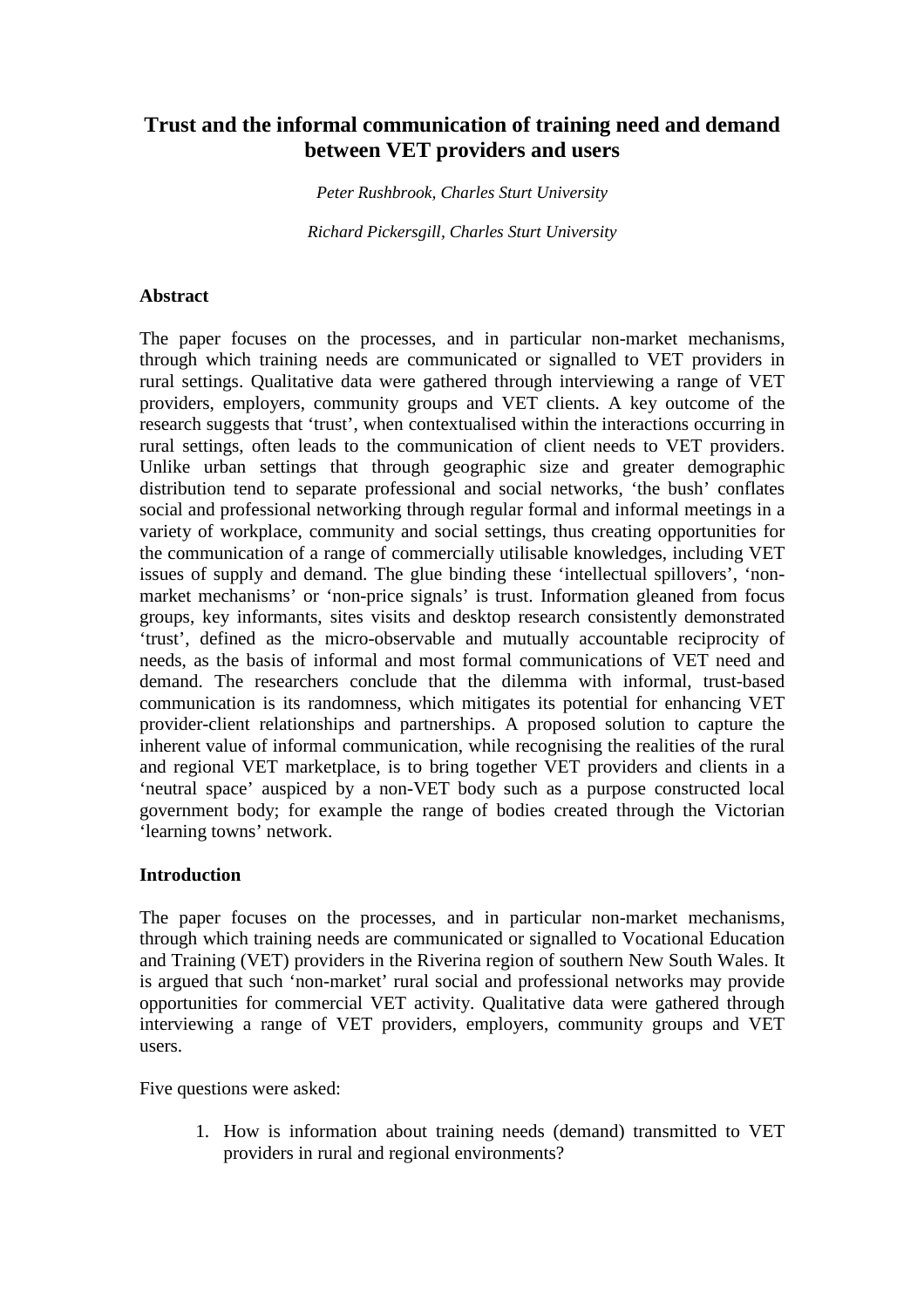- 2. What is the role of regional and community groups in transmitting training needs to VET providers; and in transmitting information about VET supply back to their communities?
- 3. How accurate is the information, and how effective is the communication process?
- 4. How well are different sectors of the VET system integrated into their communities?
- 5. What are the concrete arrangements that would improve information transfer between VET clients and the VET system in regional communities?

The paper includes a description of the Riverina, a critical overview of the recent relevant literature informing the project, the research methodologies used to gather data, a summary of the key data, and a discussion of key findings and outcomes.

# **The Riverina**

The Riverina is often described as the 'breadbasket' of Australia. Annually it produces over A\$1 billion in agricultural and horticultural production. This is a significant component of the region's annual Gross Regional Product of A\$4.5 billion. The region is Australia's largest producer of wine and grows over 65 per cent of NSW's grape harvest of which greater than 50 per cent is exported. Rice, wheat and canola are significant grain crops and there is also a substantial citrus, apple, stonefruit, wool, sheep, dairy, beef and fisheries production presence.

In addition to farming, agriculture, viticulture and winemaking the Riverina's major industry sectors include manufacturing and food processing, softwood forestry/logging and wood/paper product processing, engineering, transport and distribution, human services, research and development, government agencies, tourism, education, and defence training (the Army at Kapooka and the RAAF at Forrest Hill, both adjacent to Wagga Wagga).

Regional infrastructure is well developed. The main north-south highway between Sydney and Melbourne and the main east-west highway between Sydney and Adelaide cross the region, as does the main north-south rail line. Two commercial airlines provide regular services from larger regional towns to Sydney and Melbourne. Major educational facilities in include Riverina Institute of TAFE and Charles Sturt University (CSU). In addition to CSU, research and development is well established on a number of NSW Agriculture sites, including the Wagga Wagga Agricultural Institute and the Inland Fisheries Centre at Narrandera (Riverina Regional Development Board, 2006).

In spite of recent hardship through a long period of drought the region remains prosperous. The Riverina's diverse agricultural, manufacturing and services provision makes is a rich site for researching the relationship between training providers and their users. The researchers have attempted to capture this diversity in their targeted interview schedules.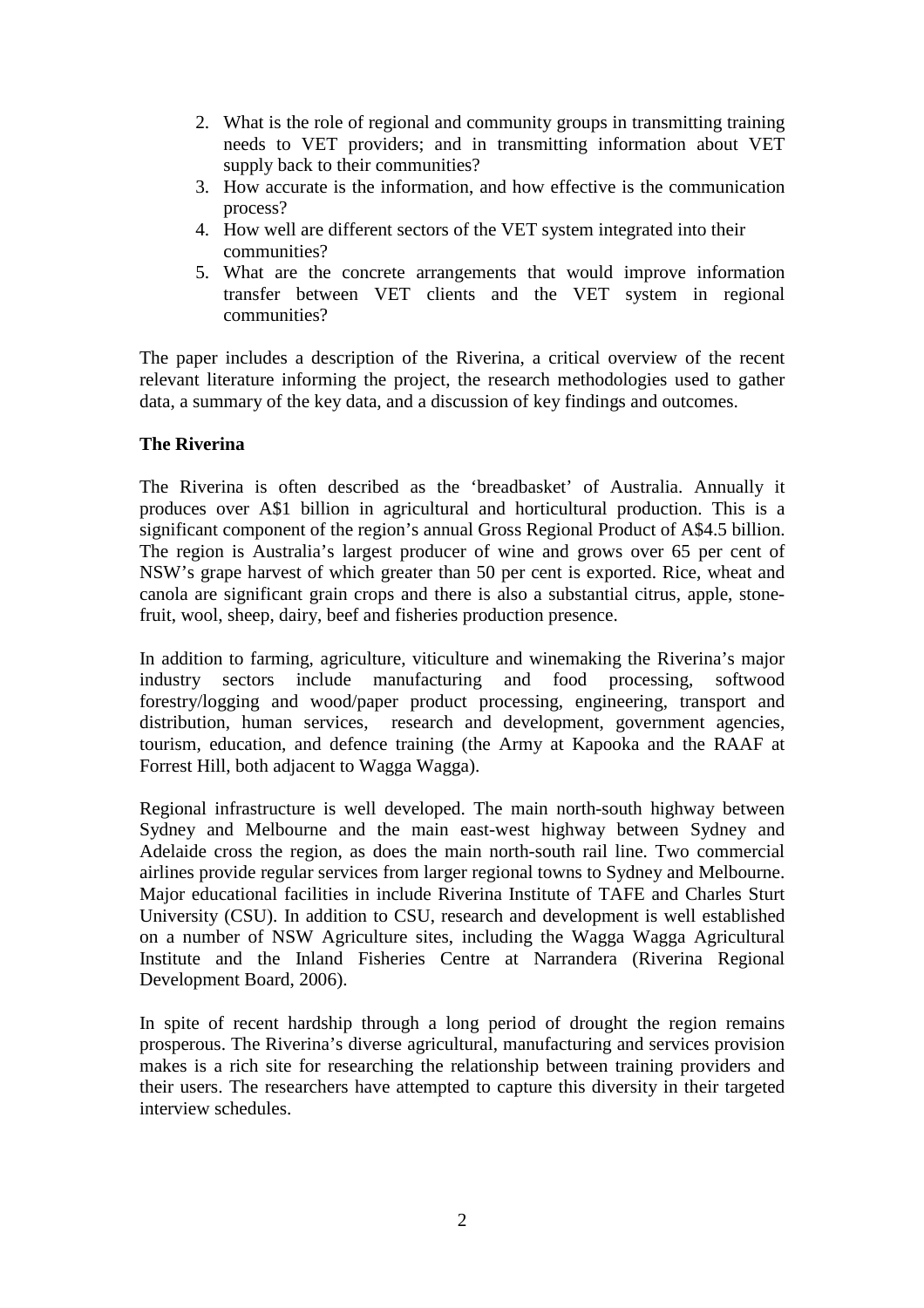## **Literature review**

The literature review critically examines the concepts of supply and demand, including non-market market mechanisms, social capital, and recent research on Australian regional VET provision. Each of the areas reviewed provide key conceptual and methodological contexts and tools that inform the paper.

#### *Supply and demand, non-market mechanisms and social capital*

In its simplest form a market is where one thing is exchanged for another. In economic theory, markets for goods or services allocate scarce resources through price signals. Price is the means by which buyers and sellers communicate to each other. In competitive markets, competition amongst suppliers leads to the lowest possible price. In a neo-classical world of perfect competition it is therefore the buyers (or the 'demand side') who determine the price of a good or service and the market will 'clear' when supply and demand balance. In the contemporary training market model the customers and consumers of training ('industry' and individuals) represent the 'demand side' while providers (TAFE systems and other RTOs) represent the 'supply side'. Competition amongst suppliers, it is assumed, will lead to the optimum training outputs at the lowest price for consumers.

However, the transmission of information by price signals is only one aspect of social interaction. As anthropologists, sociologists and growth theorists have long pointed out, neither social stability nor economic growth are explicable through neo-classical market theory (eg; Polyani 1945/1975; Rostow, 1990; Romer, 1992, Aspromourgos, 2002 ) Technically, growth is always 'endogenous' (causally outside) neo-classical models of economic growth. Rather, it is the growth of social and intellectual capital that sustains long term social and economic development. And, according to modern growth theories it is non-price based exchanges and interactions that are significant to their development.

Social capital, in the OECD definition adopted by the ABS (2004) and generally shared by recent Australian sociological research (eg; Stone, 2001; Cox, 1995) is considered to be the 'networks, together with shared norms, values and understandings which facilitate cooperation within or among groups'. In Australia social capital has been a focus of research by Cox (eg;1995) and has been a significant influence on research into regionality. A focus on social capital as vital to community and regional capacity building has also become a significant policy focus in Australia, (eg, DOTARS, 2001; CVCB, 2004) and methodological issues for research have been discussed by Stone (2001) and the ABS (2004).

Although the concept of 'social capital' can possibly be found in Tonnies well known 19th century distinction between the spheres of *Gemeinshaft* (community/communal) and *Gessellshaft* (the marketplace) its 'civic' nature has been emphasised in the English Speaking literature through the work of Putnam starting in the early 1990s (eg: 2003) and it is this approach that has been most influential in Australian sociological discussions, and in the Australian VET literature associated with Ian Falk and his colleagues (eg, Falk and Kirkpatrick, 2000). In the VET literature, and the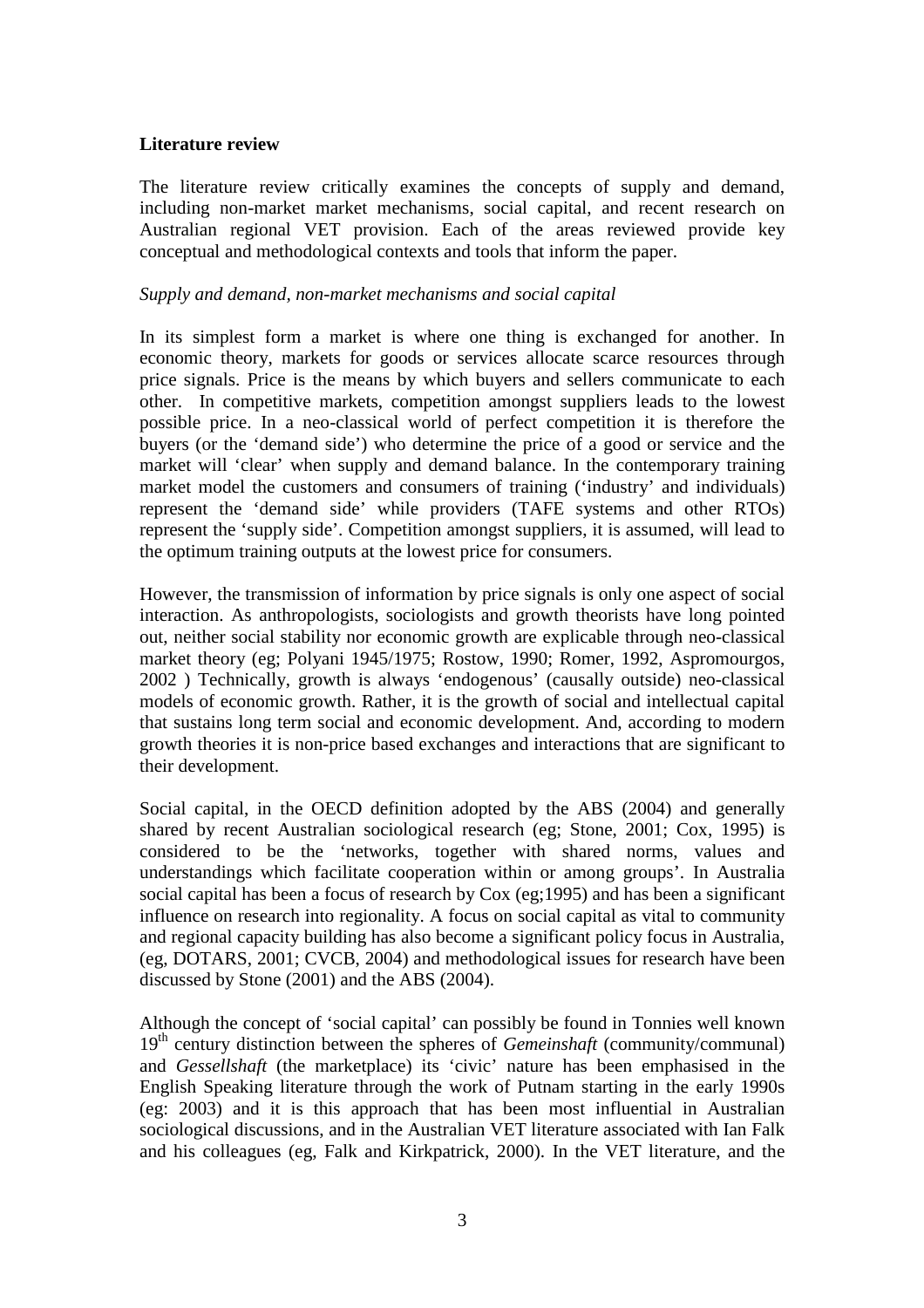more general sociological literature, 'social capital' functions to provide the 'glue' that binds communities.

The accumulation of these social linkages, when combined with the expansionary effects of knowledge production, produces the drivers of economic and social innovation and development (Rostow, 1990; Giddens, 2000; Romer, 1994). Sometimes called 'intellectual spill-overs' (Breschi & Lissoni, 2000) or idea flows unmediated by the market, these mechanisms are considered essential for economic and social progress. Essentially forms of social networking linked to increasing human and social capital as well as community efficacy, non-price exchanges support and sustain the binding social and interpersonal interactions based on community level 'trust' that link work and community.

This is particularly evident in regional areas where social and occupational distances are blurred and reduced by geographical proximity, and lead to common participation in a range of non-market forums. These include the well known strong regional emphasis on sporting clubs and activities, but include also a wide range of voluntary community service organisations, most of which have overlapping memberships. Unlike the research literature on social capital formation, this research into community capacity building and provider-user partnerships focuses on the nonmarket mechanisms that link VET 'supply' and 'demand' through information exchange amongst organisations that help bind communities.

Capacity building concentrates on VET sector users, but places them within a wider social context in which the price mechanism as the basis of information exchange as exemplified by ideal competitive markets rarely affects individual or community decision making regarding VET participation.

#### *Studies in regional VET provision*

The paper also builds on recent research on Australian regional VET provision and distils from it selected key themes and notes the commonalities and differences of their research methodologies. This has been undertaken to position the authors' research within this wider framework and to suggest research 'gaps' and how they might be addressed.

The four selected regionally focused projects are Clayton, Blom, Bateman and Carden's study (2004) about implementing training packages, Seddon and Billett's (2004), and Stokes Stacey and Lake's (2006) studies about capacity building, and Allison, Gorringe and Lacey's study (2006) about building learning communities.

#### *Selected key themes*

## *Community efficacy and sustainability*

The studies examined share a key research theme of identifying the vocational and education influences that may contribute to community efficacy and sustainability the continued well-being and longevity of regional populations. Clayton et al (2004) focus on identifying formal and informal community stakeholder partnerships, connections and networks contributing to effective training delivery. A network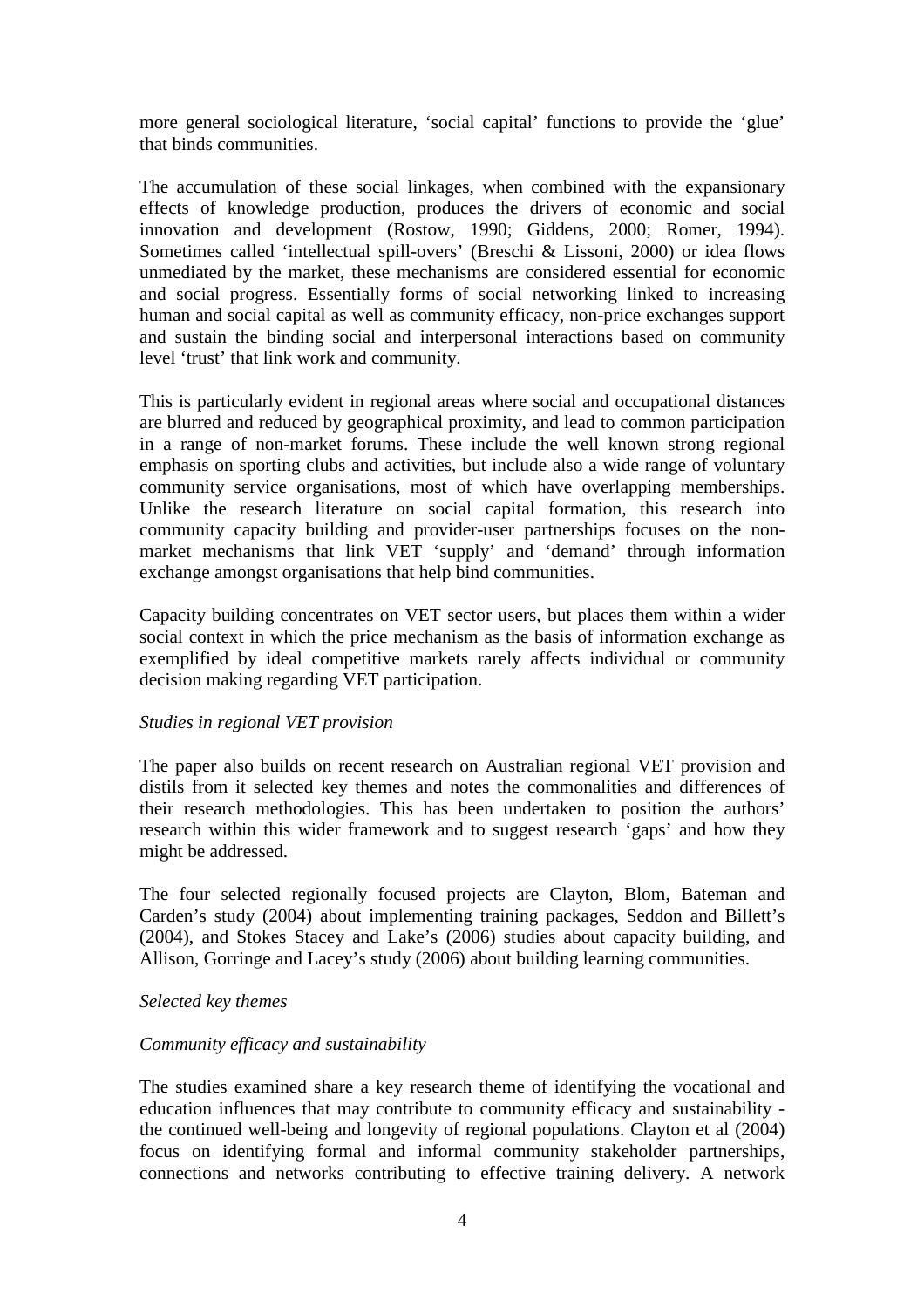mapping exercise identified, for example, strong provider connections with local government, large industries and employers, but not secondary schools. The outcomes of these community-based connections, they argue, may assist in compensating training resourcing and supply deficits in a climate of 'thin markets' (pp. 31-35).

Seddon and Billett's study (2004) identifies social partnerships as a crucial element for facilitating community efficacy and sustainability. They argue that community capacity building may be achieved through the purposeful collective negotiation of partner interests and expectations, the development of resource and support structures, the recognition of volunteer contributions, and the concise specification of partnership outcomes (p. 5). They distinguish two different forms of partnership. First, 'community partnerships' formed through existing localised networks more often than not brought together to focus on specific regional issues, and 'enacted social partnerships' established by groups external to the community, for example government departments but also focusing on significant regional issues (p. 15). Significantly, both partnerships are regarded, through the social mechanisms of trust and trustworthiness, as able to contribute equally and productively to community efficacy and sustainability (p. 28).

Similarly, Stokes, Stacey and Lake's study (2006), though concentrating specifically on regional VET and school partnerships, share with Seddon and Billett a commitment to the efficacy of locally constituted partnerships contributing to regionally appropriate vocational outcomes and consequent community capacity building and sustainability (p. 7). They emphasise that to be effective this 'community cluster' approach must be driven by the community rather than the VET program. This promotes community ownership and engagement in the partnership process (p. 10).

Allison, Gorringe and Lacey's study (2006) connects with the literature relating to social capital, or 'the network of relationships within a society that are built on trust, reciprocity and loyalty, and which can improve the efficiency of society by aiding coordinated action (p. 5).' Closely related to the previous three studies and their concentration on capacity building and social partnerships, Allison et al extend the social capital argument to explain the creation of 'learning communities' as sites of best practice vocational education provider and stakeholder partnerships. They criticise regional VET providers for not fully engaging with their communities and their tendency to privilege large over small business provision (p. 7). Like Seddon and Billett (2004) they identify also the importance trust in sustaining informal and often voluntary participation in community partnerships (p. 23).

## *Provider privileging*

VET research tends to privilege vocational education providers over end-users and other stakeholders. This does not deny the significance researchers place on stakeholder roles as training users and contributors to regional partnerships, community sustainability and social capital formation but recognises that stakeholder groups tend to be insinuated into projects through training provider mediation. This may create a false sense of seamless connection between providers and their communities and overlooks the contribution to research of potential user and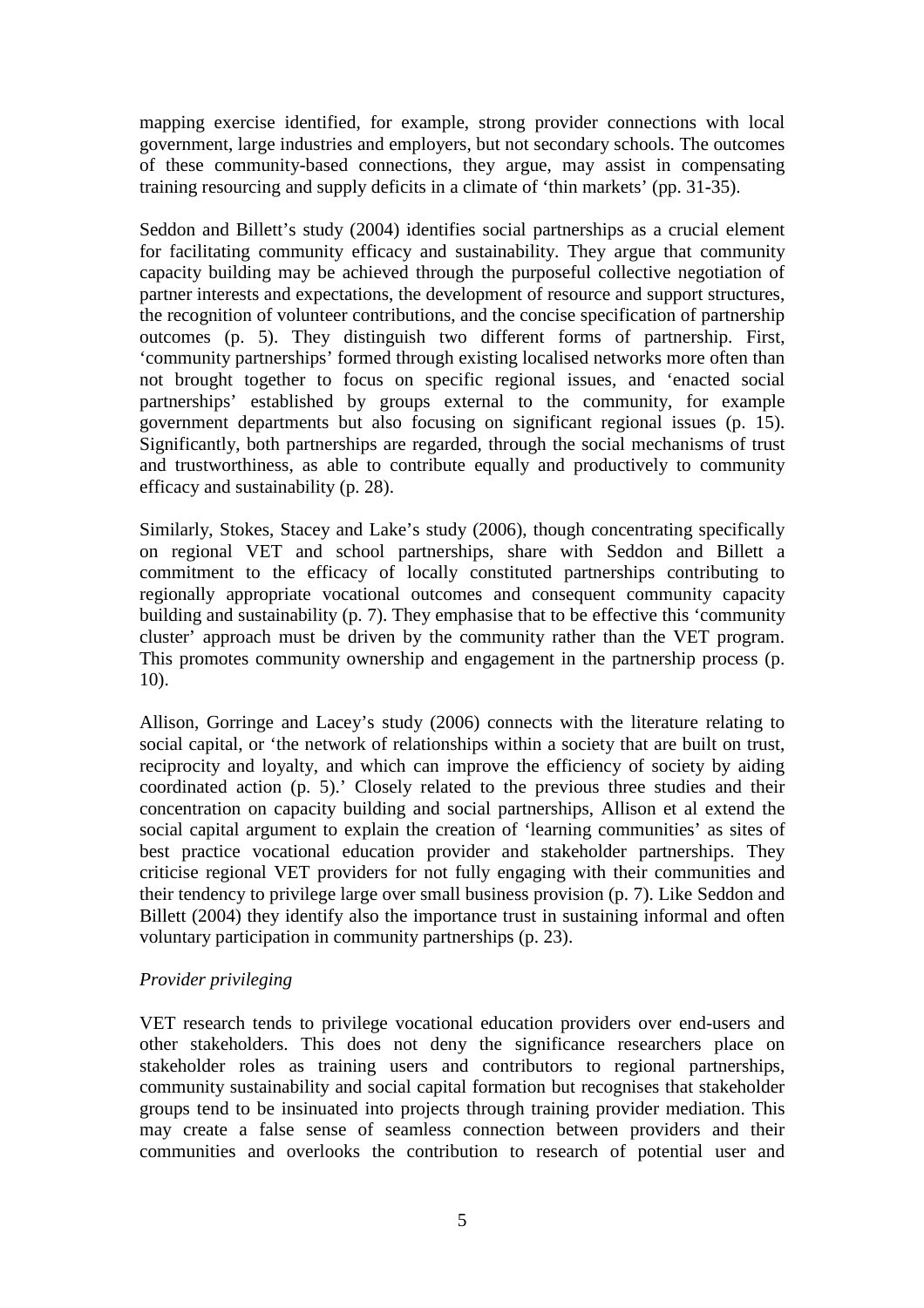enterprise 'VET outliers' who have yet to connect with the sector, or connect in ways outside existing community partnerships and networks.

Clayton et al (2004) identified focus group participants from a range of training package stakeholders, all of which were connected to the VET sector Technical and Further Education (TAFE), private providers, secondary schools, adult and community education providers, local government, New Apprenticeship Centres, and employers, among others (p. 13). Seddon and Billett (2004) identified forty partnerships on the basis of their linkages to VET provision (pp. 8-9). Allison et al (2006) selected twelve case study regions 'to identify how the VET sector might engage more widely in the economic and social development of regions' (p. 14). The regions were selected for their diverse economic, landscape, social and vocational education profiles but included VET provision as a common theme. Stokes et al (2006) selected seven high school sites across Australia based on the selection criteria of community and business involvement in leadership and management of site based vocational programs, a proven record of school, community and business partnerships, regular communication between program stakeholders, documentation of program success, the development of local policy to guide the program or partnership, a wider community focus, and community recognition of the school's community focus (pp. 18-19).

#### *Implications for the study*

The authors built on the methodologies and conclusions offered by the four outlined studies. Focus groups, individual interviews, observational visits, a review of relevant literature and desk top research have all been utilised. However, the following two additional insights have been developed or adopted as further contributions to current regional VET research best practice.

We have made use of a *single regional site* in order to develop an in-depth profile of community and VET provider interaction. Focus groups, one-on-one and small group interviews with local government officers, public and private vocational education providers, schools, business advisory groups, primary producers and voluntary community groups we believe give a complex and detailed picture of a region unavailable to research conducted in multiple regional sites; Allison, Gorringe and Lacey (2006, p. 19), for example, remark that had 'we more time to collect the regional data, then more extensive interviewing, incorporating local councillors, chambers of commerce, industry organisations and amore thorough discussion with catchment authorities might have been pursued.' Based on this and similar observations the project has attempted to provide this additional analytical depth as a way to supplement and extend recent excellent research in the field. While not making particular claims of generalisability to other sites, the researchers believe particular issues and conclusions identified in the project have applicability to other similar rural and regional locations.

Drawing from the previous research mentioned above we have made use of public and private providers and VET partnership groups to identifying key informants from industry and other groups. However, *we recognise also the existence of VET outliers* and have sought their views. VET outliers typically include those not involved directly with VET providers or community partnerships but may do so in the future; for example school leavers and the parents of school leavers. VET outliers may have had recent poor experience with providers and are currently disengaged; for example, small employers, the unemployed or disadvantaged. The challenge of accessing VET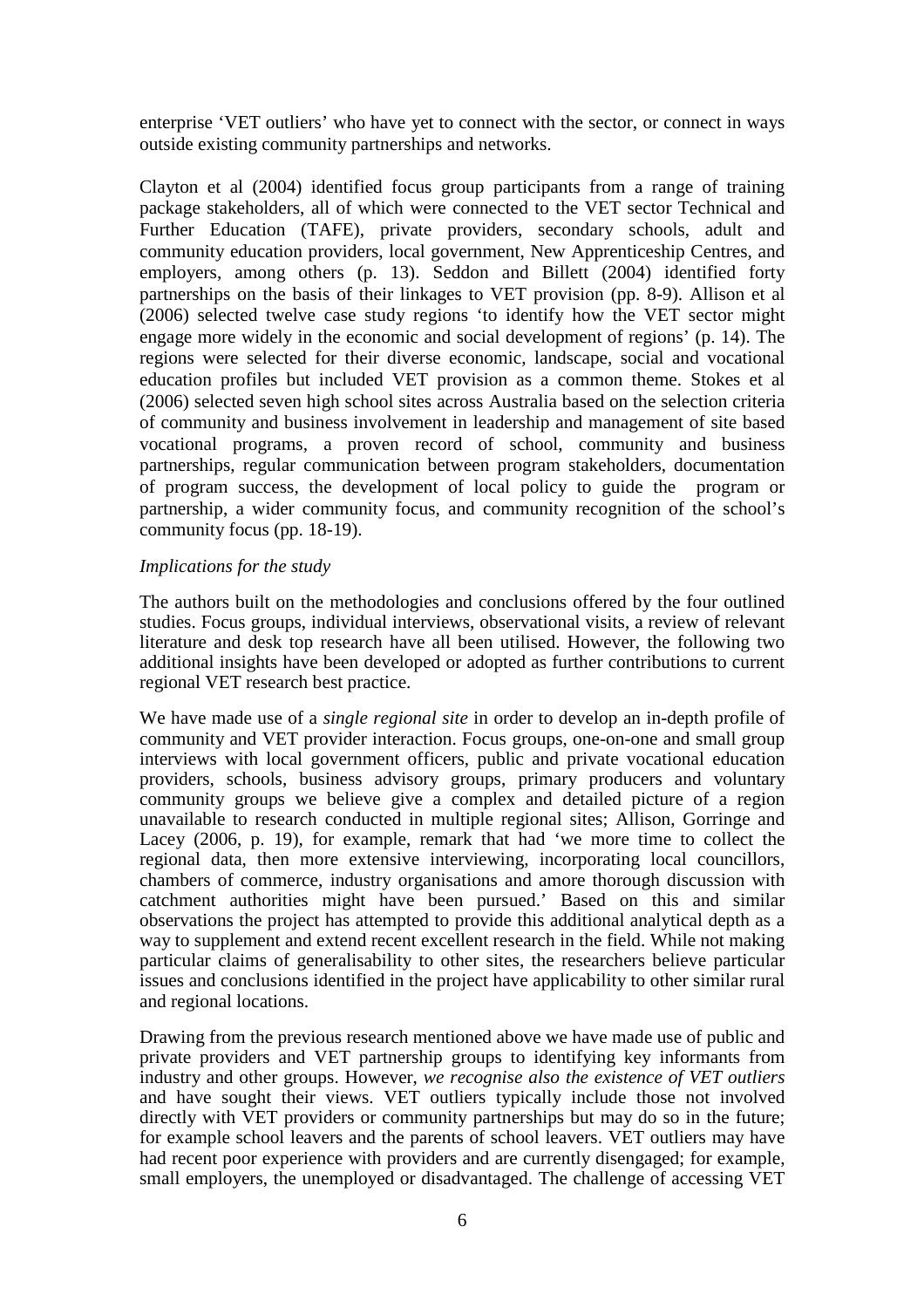outliers was tackled through organising focus groups drawn from voluntary community groups not directly connected with the VET sector but consisting of members who engage often or occasionally; for example facilitating participation for others, perhaps children or employees. While a full range of VET outliers were not contactable we believe we have collected s enough data to recognise their contribution to understanding the complexities of regional VET provision

## **Research methods**

The research focuses on one regional area as a case study site (Stake, 2005, pp. 459- 460). Data were gathered through group process methods (focus group) and semistructured Key Informant and group interviews (Denzin and Lincoln, 2005, p.648; Foley and Valenzuela, 2005, p. 223). In addition to discussion of 'non-market mechanisms' and their operation within vocational education contexts within a defined rural area, a critical assessment of recent rural and regional vocational education literature provided a project context and research rationale. Further desktop research and site visits provided publicly accessible data on a range of training providers and users.

Data gathered through case studies, focus groups, key informants, industry and VET provider site visits and desktop research were workshopped by the researchers and analysed and coded in a series of matrices. The process identified emergent themes and sub-themes. The analyses followed a 'constant comparison' cycle drawn from grounded theory (Strauss and Corben, 1990) that ascribes significance to data as they are progressively and comparatively abstracted and reduced through synthesis, incremental coding and 'data saturation' (Sarantakos, 2001, pp. 202-205). A synthesis based on the resulting 'data spiral' (Leedy and Ormond, 2001, pp. 160-161) informs the project's narrated outcomes.

Denzin and Lincoln (2005) describe this data triangulation process as an alternative to the tradition validation process: 'The combination of multiple methodological processes, empirical materials, perspectives, and observers in a single study is best understood, then, as a strategy that adds rigor, breadth, complexity, richness and depth to an inquiry' (p. 5).

# **Findings**

Based on the data collected the authors answered the research questions as follows:<sup>1</sup>

1. How is information about training needs (demand) transmitted to VET providers in rural and regional environments?

• Formal VET provider and client partnerships and the communication networks established within them remain an effective process for discussing course demand and supply issues; for example, within the wine and citrus fruit industries.

<sup>&</sup>lt;sup>1</sup> The summary data will be elaborated upon in the conference presentation. Additional descriptive statistical data will also be included.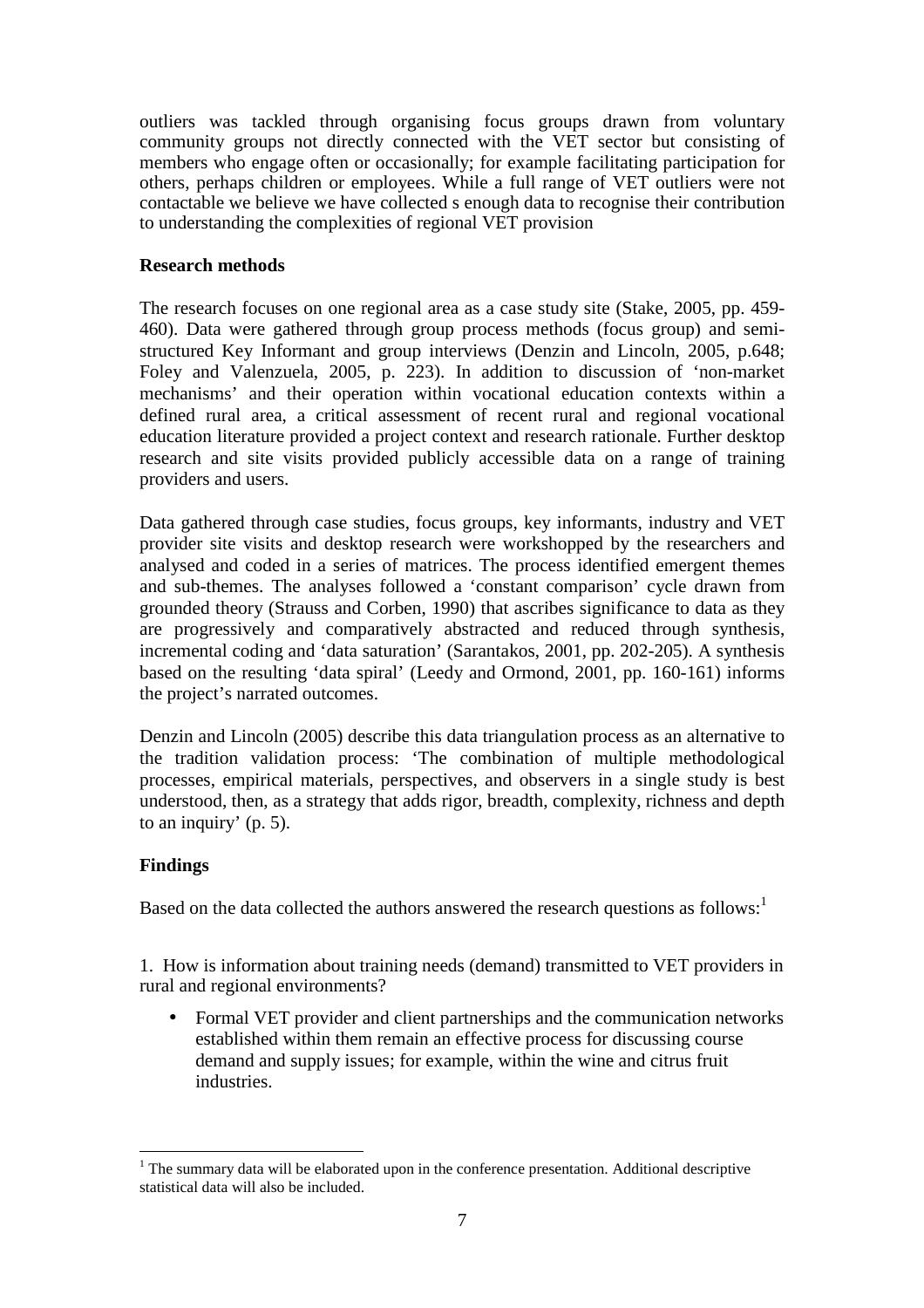- Institutional membership of regional and local organisations such as Chambers of Commerce and regional development boards provide forums for the informal and formal sharing of VET program demand and supply issues and challenges.
- Limited use is made of regional statistical data to build profiles of program demand and supply.
- Individual inquiries from potential students signals course demand, the aggregated data from which is used to develop program responses
- Requests from small, medium and large employers are noted and used for current and anticipated course development.
- Informal interpersonal communication based on longstanding and trustworthy professional relationships between particular education and enterprise staff members is used to inform program supply choices.
- Decisions by providers are often made on traditional course supply, existing staff and equipment considerations rather than researched need or responses to demand.

2. What is the role of regional and community groups in transmitting training needs to VET providers; and in transmitting information about VET supply back to their communities?

- Regional groups such as city or town council business advisory committees and Chambers of Commerce advise training providers or respond to their requests about new industries moving into the region and their potential demand for training programs; for example Wagga Wagga City Council's Commercial Response Unit, Business Enterprise Centres
- Similarly, the same groups also advise existing and new industries moving into the region of contacts and programs within regional training providers.
- 3. How accurate is the information, and how effective is the communication process?
	- Data from local and regional advisory groups is accurate; most are well connected to professional and education and training providers and have formal and informal mechanisms in place to receive appropriate information.
	- Some data communicated from regional and community groups remains anecdotal; for example, informal communication, educated guesses, and so on.
- 4. How well are different sectors of VET system integrated into their communities?
	- Private and public VET providers are well integrated into their communities through institutional partnerships, individual membership of community groups, effective marketing strategies, open days, trade days etc.
	- The research suggests that further formal opportunities for inter-organisational cooperation would lead to more detailed and accurate exchange of information about vocational needs

5. What are the concrete arrangements that would improve information transfer between VET clients and the VET system in regional communities?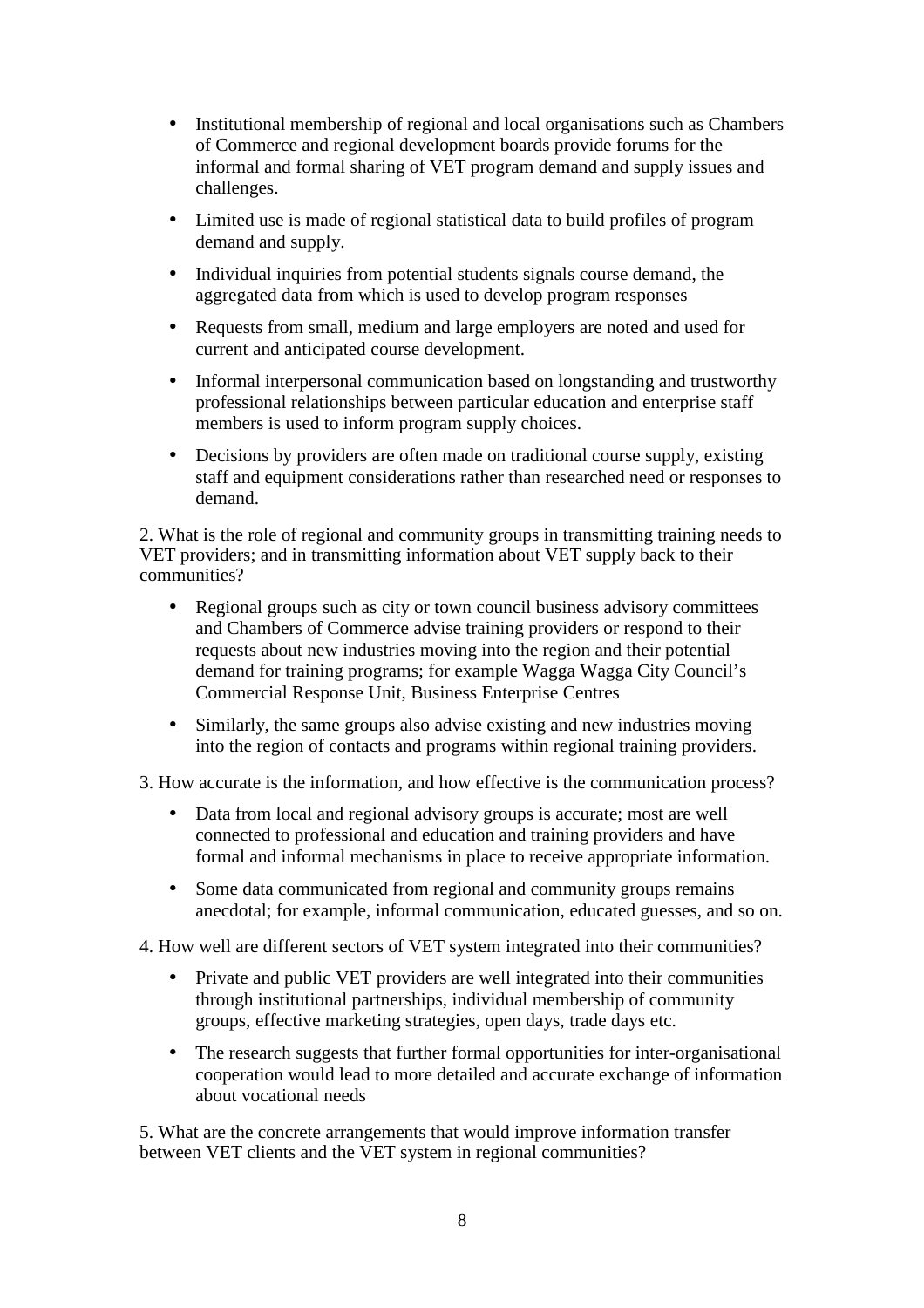- Both large and small enterprises should be regularly consulted by VET providers regarding their training requirements. This could take the form of 'Industry', 'Employer' or 'Trade' days that encourage provider and client interaction, or consist of enterprise site visits.
- VET providers, in consultation with local, state and federal government departments assemble the best available statistics on local training demand for distribution to local VET users. This could take the form of regular seminars, purpose-built websites or local newsletters.
- VET providers should form community based courses' reference groups for assessing local relevance. Membership could consist of large and small employers, employer groups, indigenous groups, VET students and local government.
- VET providers should encourage staff members to participate in community service groups and professional associations, thus encouraging social networking and potential and actual VET client awareness and confidence. VET providers might make such participation an aspect of staff performance management.
- VET clients should regularly invite VET providers to their premises to provide 'VET update' sessions.
- VET client formal network groups should encourage visits by local VET providers for information updates.

## **Discussion and conclusion**

In many ways the paper's main conclusion points to the obvious: when people interact in a manner that conflates social and profession networking through regular formal and informal meetings in a variety of workplace, community and social settings opportunities may be created for the communication of a range of commercially utilisable knowledge, including VET issues of supply and demand. Though these interactions occur in both urban and rural and regional settings it appears from the research that 'in the bush' relatively smaller population centres produce a greater concentration of professional and employer networks within a limited demographic space, in spite of the geographic distances often separating them.

According to modern economic growth theory this social and professional comingling may include individual or collective interactions that influence another individual or group without the exchange of money. Sometimes called 'intellectual spillovers' or information flows unmediated by the market (Breschi and Lissoni, 2000), these non-market mechanisms are considered mandatory for economic progress (Glaeser, 2000). Essentially a form of social networking linked to increasing human and social capital (Falk and Kirkpatrick, 2000) as well as community efficacy, non-market mechanisms are the binding social and interpersonal interactions linking work and community, and made more transparent in rural and regional settings.

The glue binding these intellectual spillovers or 'non-price signals' is trust. Information gleaned from focus groups, key informants, site visits and desktop research consistently demonstrated trust, defined as the micro-observable and mutually accountable reciprocity of needs, as the basis of informal and most formal communications of VET need and demand. This was particularly evident in the informal contact between employers and providers – a known provider staff member,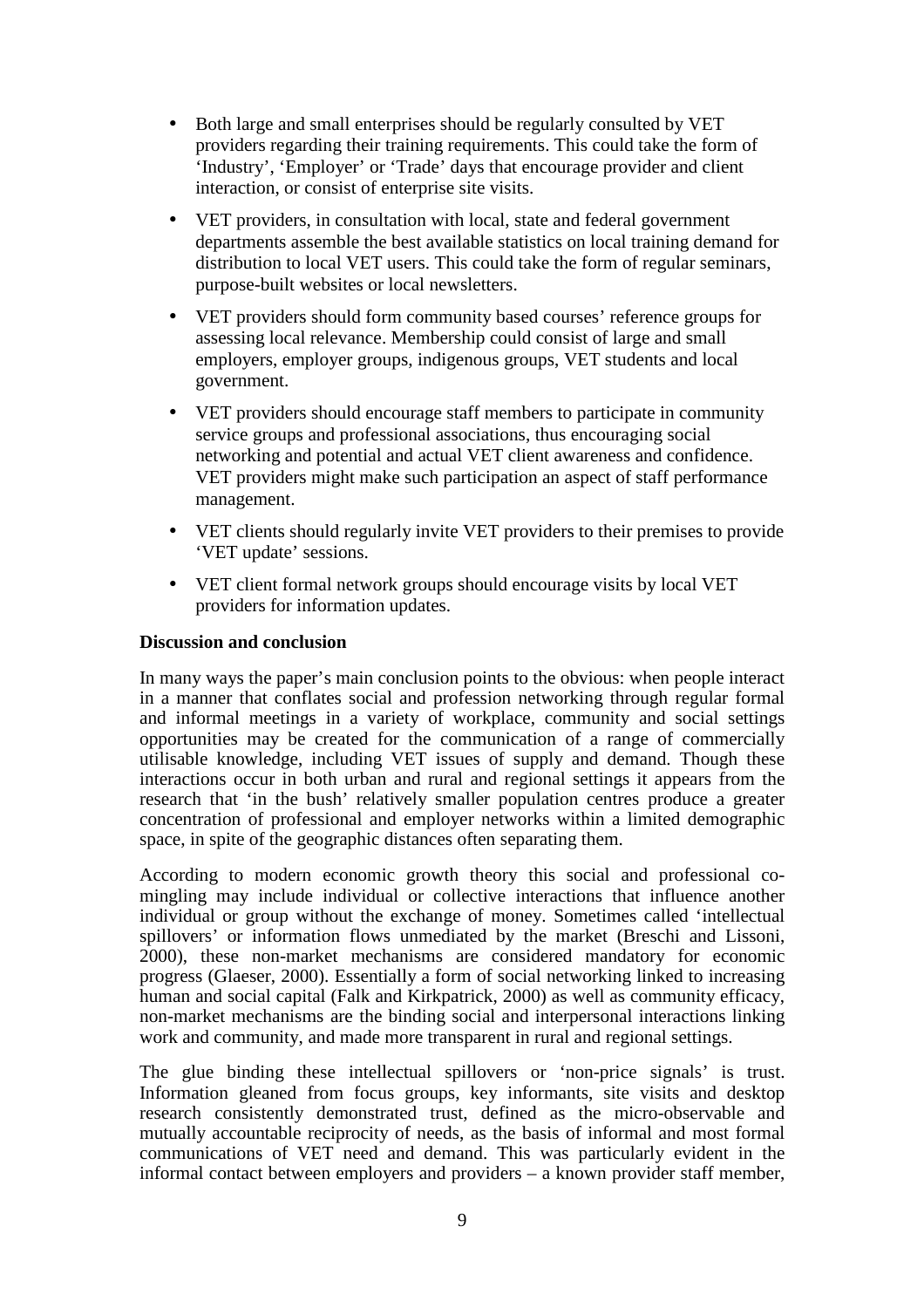usually with trade or discipline-based expertise, was targeted for information about course supply or capacity to meet their needs. Similarly, employers may contact trusted sources in schools or the community for suitable trainees within their industries.

The dilemma with informal and trust-based communication, though effective, is its randomness. This situation, combined with regional VET providers' wariness of working cooperatively with competitors because of market considerations, including the disclosure of commercially sensitive material, may potentially lead to poorer training and employment outcomes for employers and trainees alike. A task, then, remains for regional communities, the VET sector and its stakeholders to harness or formalise the networking possibilities of trust-based capacity building and bring together all stakeholders for mutual community benefit. In a limited way some of the region's government funded business promotion bodies have mediated training access through advice given to existing and new enterprises, and trainees.

Greater success in bringing together communities, VET providers, employers and trainees for mutual benefit has been enjoyed in Victoria within its regionally based 'learning towns' experiment, based on similar programs in the United Kingdom. According to Wong (2004) the challenge of assembling competing providers and their local and regional communities can largely be overcome by placing all parties together in a 'neutral space', or independent site managed, facilitated or mediated by local government, which is entrusted with managing a community-based group to provide information and access to potential clients. Wong's study of Geelong, Victoria, is an excellent example of this process. Within specific organisational contexts, Etienne Wenger has appropriated this idea as 'communities of practice', or 'groups of people who share a concern, a set of problems, or a passion about a topic, and who deepen their knowledge and expertise in this area by interacting on an ongoing basis' (Wenger, 2002, p. 4). Within the project, this captures the essence of what is meant and intended by community-based social capital and capacity building (Falk and Kilpatrick, 2000, p. 87), yet acknowledging also the realities of 'the bottom line' of VET provider and enterprise markets (Anderson, 2005).

The research has been undertaken in full acknowledgement of recent excellent research in the field (for example, Allison, Gorringe and Lacey, 2006; Stokes, Stacey and Lake, 2006; Clayton, Blom, Bateman and Carden 2004; Seddon and Billett, 2004; and Billett and Hayes, 2004). In building on the field the researchers believe they have added to the pool of available research methodologies. First, they have confirmed the advantages of undertaking one detailed case study as a research focus, in this case of a single region. Unlike studies undertaking research in multiple regional sites the single site enables researchers to explore an area in depth and therefore gain additional detailed insights into regional practices. Second, the researchers have confirmed the value of multiple methodological approaches through utilising the insights gained from statistical analysis. Statistical approaches to assessing regional VET supply and demand provides a use model for practitioners and a further data triangulation tool for researchers. Third, the researchers have introduced the concept of the 'VET outlier', or marginalised VET sector participants not directly or currently involved with VET providers or community partnerships, and difficult to access through conventional 'snowballing' or 'drilling down' interview techniques. VET outliers may have had recent poor experience with providers and are currently disengaged; for example, small employers, the unemployed or disadvantaged. The challenge of accessing VET outliers was tackled through accessing focus groups drawn from voluntary community groups not directly connected with the VET sector but consisting of members who engage often or occasionally.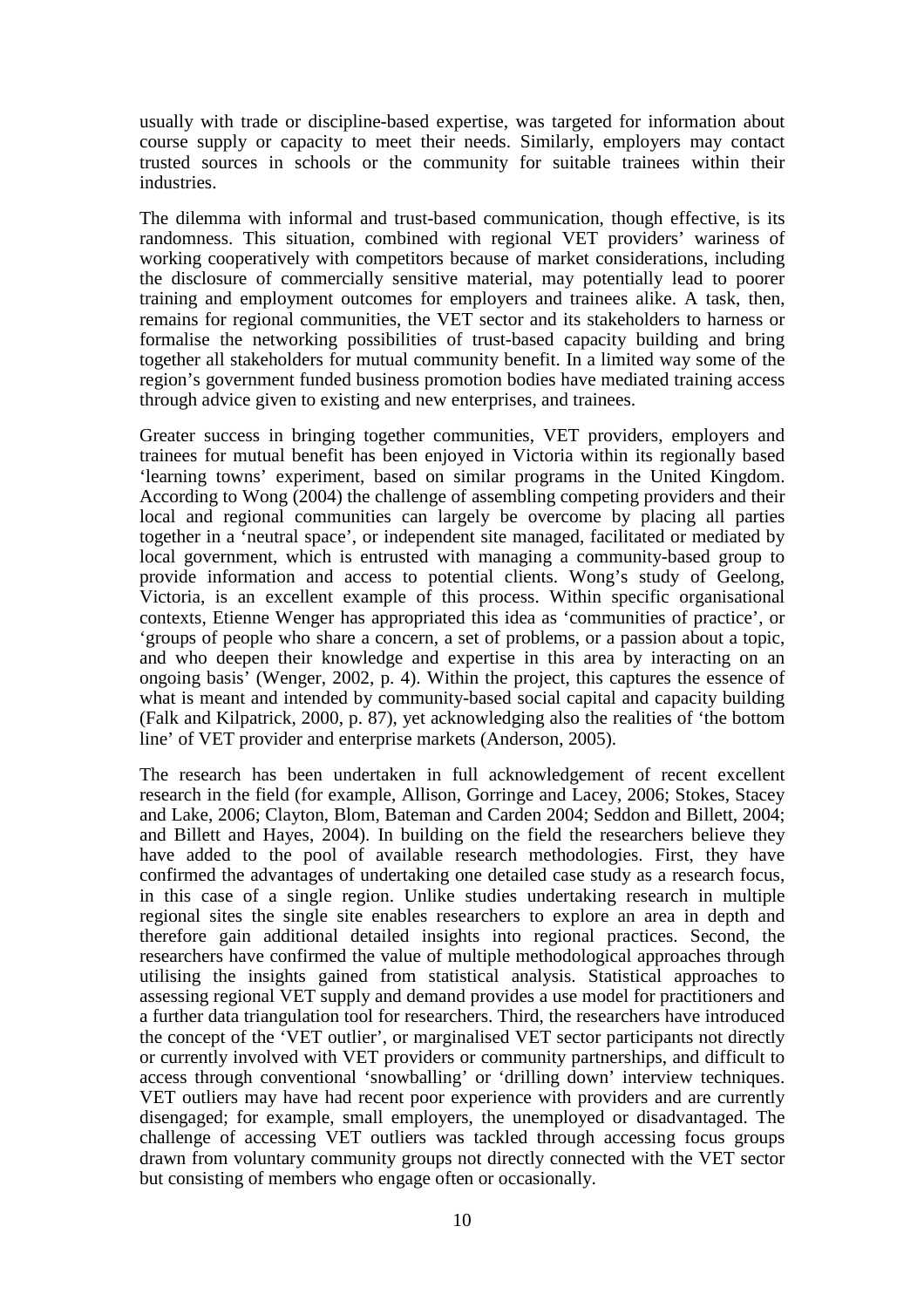In conclusion, the paper is offered as an introduction to researching the field of nonmarket mechanisms as a mode of signalling training needs to VET providers. The case study of the Riverina as a single instance of regional VET supply and demand challenges is necessarily limited in its capacity to make confident generalisations to other regions. However, it is offered as a model for future larger studies that may extend the insights gained.

#### **Acknowledgements**

The authors acknowledge funding for this project by the NCVER. They also acknowledge the work of Ms Dawn Edwards (CSU) in the collection and collation of some of the research data.

#### **References**

- Australian Bureau of Statistics (ABS) (2004). *Information paper: measuring Australian social capital – an Australian framework and indicators*, cat. No. 1378.0, Australian Bureau of Statistics, Canberra.
- Allison, J., Gorringe, S., Lacey, J. (2006). *Building learning communities: Partnerships, social capital and VET performance*, NCVER, Adelaide.
- Anderson, D. (2005). *Measuring the impact and outcomes of market reform in VET*, NCVER, Adelaide.
- Aspromourgos, T. (2002). *On the origins of Classical Economics. Distribution and values from William Petty to Adam Smith*, Routledge, London
- Billett, S and Hayes, S. (2000). *Meeting the demand. The needs of vocational education and training clients: an overview*, NCVER, Adelaide.
- Breschi, S. and Lissoni, F. (2000). 'Knowledge spillovers and local innovation systems: A critical survey', paper presented to the 40<sup>th</sup> European Regional Science Association Conference, 29 August-2 September, Barcelona.

Clayton, B., Blom, K., Bateman and Carden, P. (2004). *What works where you are? The implementation of training packages in rural Australia*, NCVER, Adelaide.

- Cooperative venture for capacity building (CVSB) (2004), *Projects*, RIRDC, Australian Government, Canberra.
- Cox, E. (1995). *A truly civil society*, ABC Books, Sydney.
- Denzin, N. K. and Lincoln, Y.S. (eds) 2005. *The Sage Handbook of qualitative research* (third edition), Sage, San Francisco.
- Department of Transport and Regional Services (DOTAR) (2001). *Stronger regions, a stronger Australia*, Commonwealth of Australia, Canberra.
- Foley, D. and Valenzuela, A. (2005). 'Critical ethnography: The politics of collaboration', in NK Denzin and YS Lincoln (eds), *The Sage Handbook of qualitative research* (Third edition), Sage, San Francisco, pp. 217-234.
- Falk, I. and Kilpatrick, S. (2000). 'What is social capital? A study of interaction in a rural community', *Sociologica ruralis*, vol. 40, no. 1, pp. 87-110.
- Giddens, A. (2000). *The third way and its critics*, Polity Press, London.
- Glaeser, E. L. (2000).'The future of urban research: non-market interactions', *Brookings-Wharton Papers on Urban Affairs*, Brookings-Wharton, USA.
- Leedy, P. D. and Ormond, J. E. (2001). *Practical research planning and design*, Pearson Educational International, New Jersey.
- Polanyi, K. (1990). *The great transformation* (first published 1944), Octagon Books, New York.